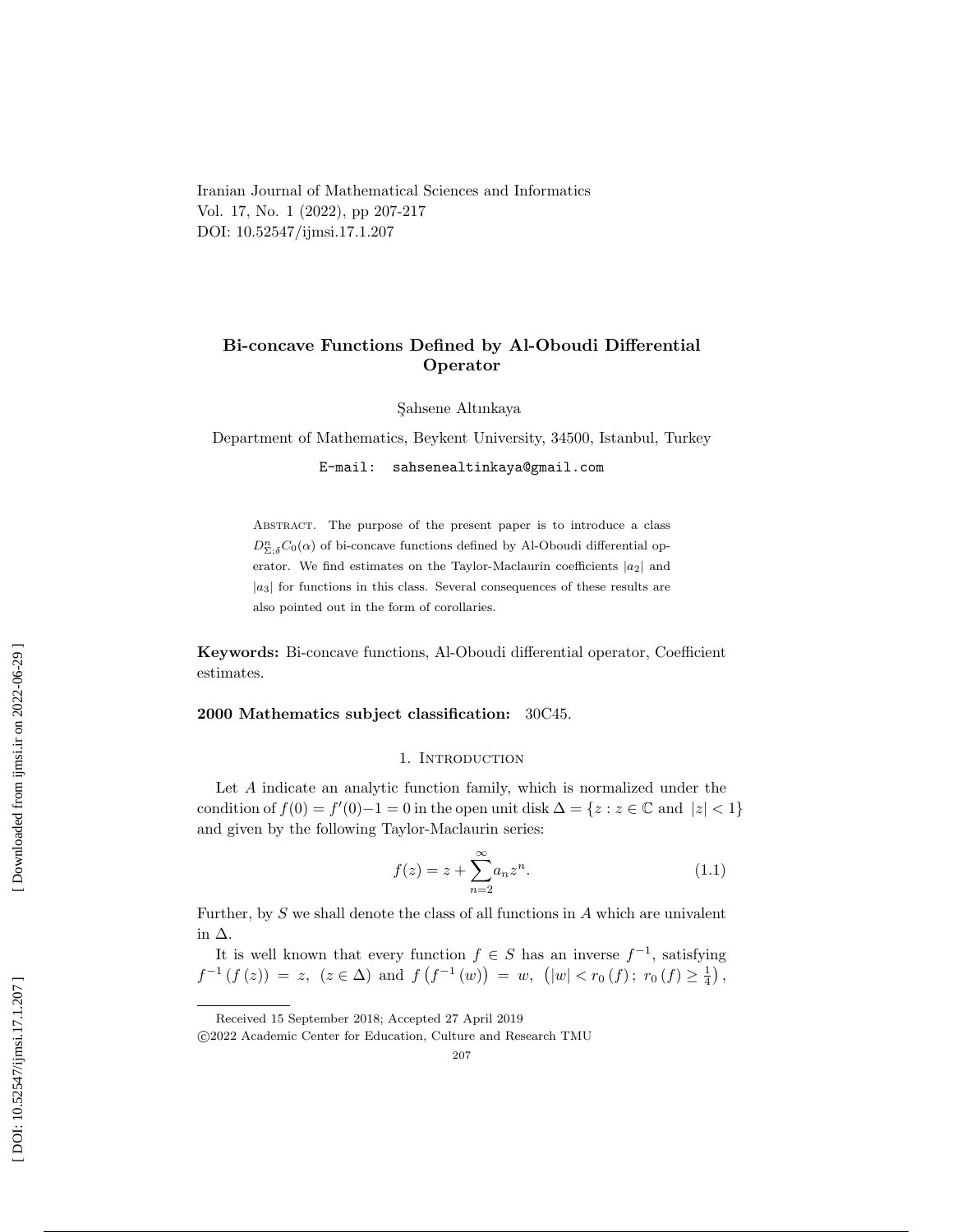where

$$
f^{-1}(w) = w - a_2w^2 + (2a_2^2 - a_3) w^3 - (5a_2^3 - 5a_2a_3 + a_4) w^4 + \cdots
$$

(for details, see Duren [13]). A function  $f \in A$  is said to be bi-univalent in  $\Delta$ if both f and  $f^{-1}$  are univalent in  $\Delta$ . Let  $\Sigma$  stand for the class of bi-univalent functions defined in the unit disk  $\Delta$ . For a brief history of functions in the class  $\Sigma$ , see [25] (see also [10, 11, 14, 17, 20, 26, 27]). More recently, Srivastava *et al.* [25], Altınkaya and Yalcın [3] made an effort to introduce various subclasses of the bi-univalent function class  $\Sigma$  and found non-sharp coefficient estimates on the initial coefficients  $|a_2|$  and  $|a_3|$  (see also [21, 15]). But determination of the bounds for the coefficients

$$
|a_n| \,,\ \ n \in \mathbb{N} \backslash \{1,2\} \,;\ \ \mathbb{N} = \{1,2,3,...\}
$$

is still an open problem. In the literature, there are only a few works determining the general coefficient bounds  $|a_n|$  for the analytic bi-univalent functions (see, for example [4, 16, 28]).

The study of operators plays an important role in Geometric Function Theory in Complex Analysis and its related fields (see, for example [2, 18, 19]). Recently, the interest in this area has been increasing because it permits detailed investigations of problems with physical applications. For  $f \in A$ , we consider the following differential operator introduced by Al-Oboudi [1],

$$
D_{\delta}^{0}f(z) = f(z),
$$
  
\n
$$
D_{\delta}^{1}f(z) = (1 - \delta)f(z) + \delta f'(z) \quad (\delta \ge 0),
$$
  
\n
$$
\vdots
$$
  
\n
$$
D_{\delta}^{k}f(z) = D_{\delta}(D_{\delta}^{k-1}f(z)) \quad (k \in \mathbb{N}).
$$

Additionally, in view of (1.1), we deduce that

$$
D_{\delta}^{k} f(z) = z + \sum_{n=2}^{\infty} \left[ 1 + (n-1)\delta \right]^{k} a_{n} z^{n} \quad (k \in \mathbb{N}_{0} = \mathbb{N} \cup \{0\})
$$

with  $D_{\delta}^{k} f(0) = 0$ .

It is of interest to note that  $D_1^k$  is the Salagean's differential operator [23].

#### 2. Preliminaries

Conformal maps of the unit disk onto convex domains are a classical topic. Recently, Avkhadiev and Wirths [6] discovered that conformal maps onto concave domains (the complements of convex closed sets) have some novel properties.

A function  $f: \Delta \to \mathbb{C}$  is said to belong to the family  $C_0(\alpha)$  if f satisfies the following conditions: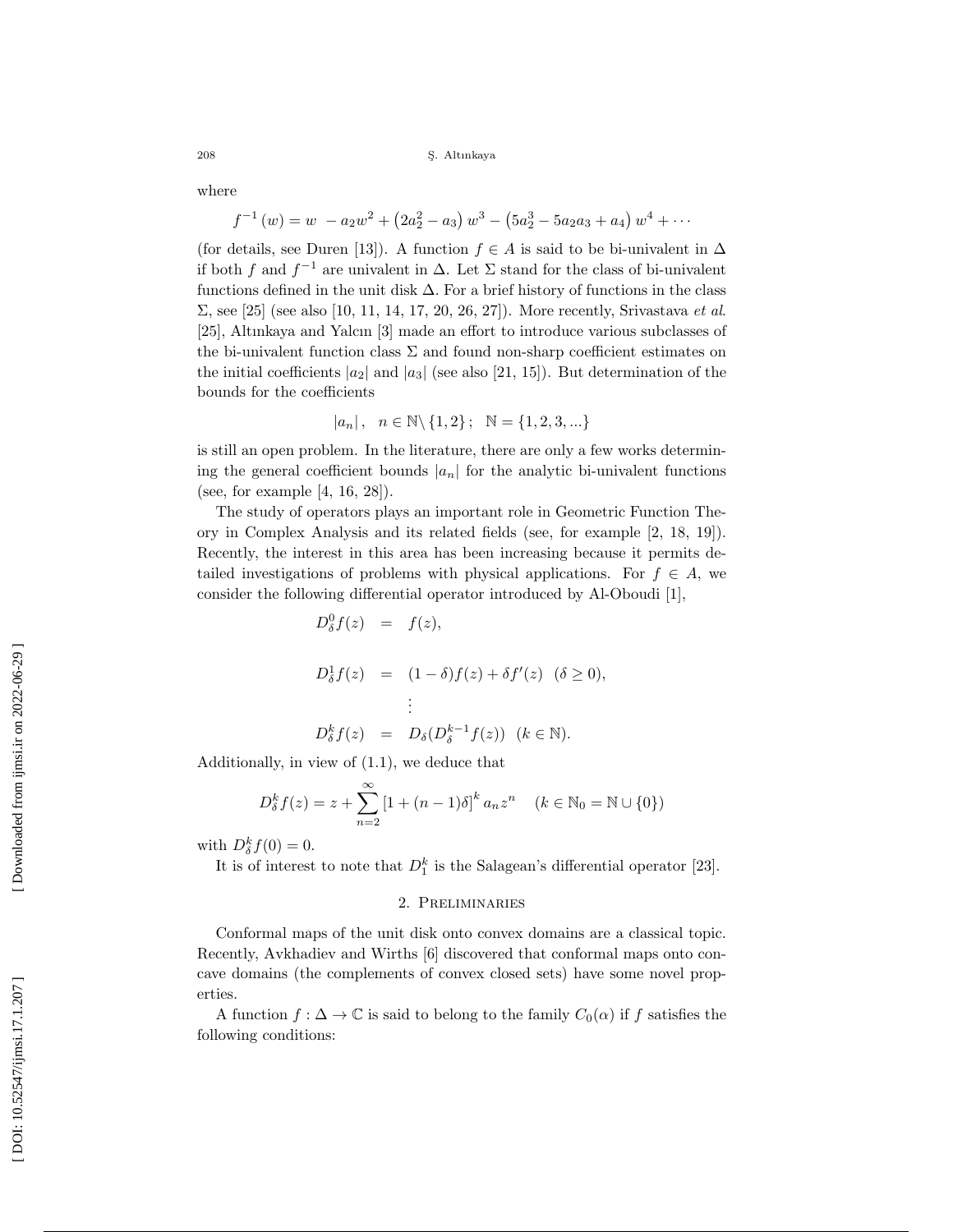- f is analytic in  $\Delta$  with the standard normalization  $f(0) = f'(0) 1 = 0$ . In addition it satisfies  $f(1) = \infty$ .
- f maps  $\Delta$  conformally onto a set whose complement with respect to  $\mathbb C$ is convex.
- The opening angle of  $f(\Delta)$  at  $\infty$  is less than or equal to  $\pi \alpha$ ,  $\alpha \in (1,2]$ .

The class  $C_0(\alpha)$  is referred to as the class of concave univalent functions and for a detailed discussion about concave functions, we refer to Avkhadiev et al. [7], Cruz and Pommerenke [12] and references there in.

In particular, the inequality

$$
\Re\left(1+\frac{zf^{\prime\prime}(z)}{f^\prime(z)}\right)<0\qquad\qquad(z\in\Delta)
$$

is used - sometimes also as a definition - for concave functions  $f \in C_0$  (see e.g. [22] and others).

Bhowmik et al. [9] showed that an analytic function f maps  $\Delta$  onto a concave domain of angle  $\pi \alpha$ , if and only if  $\Re(P_f(z)) > 0$ , where

$$
P_f(z) = \frac{2}{\alpha - 1} \left[ \frac{\alpha + 1}{2} \frac{1 + z}{1 - z} - 1 - z \frac{f''(z)}{f'(z)} \right].
$$

There has been a number of investigations on basic subclasses of concave univalent functions (see, for example [5], [8] and [24]).

Let us recall now the following definition required in sequel.

**Definition 2.1.** Let the functions  $h, p : \Delta \to \mathbb{C}$  be so constrained that

 $\min \{ \Re(h(z)) , \Re(p(z)) \} > 0$ 

and

$$
h(0) = p(0) = 1.
$$

Motivated by each of the above definitions, we now define a new subclass of bi-concave analytic functions involving Al-Oboudi differential operator  $D_{\delta}^{k}$ .

**Definition 2.2.** A function  $f \in \Sigma$  given by (1.1) is said to be in the class

$$
D^k_{\Sigma; \delta} C_0(\alpha) \qquad (k \in \mathbb{N}_0, \ \delta \ge 0, \ \alpha \in (1, 2], \ z, w \in \Delta)
$$

if the following conditions are satisfied:

$$
\frac{2}{\alpha - 1} \left[ \frac{\alpha + 1}{2} \frac{1 + z}{1 - z} - 1 - z \frac{\left[ D_{\Sigma, \delta}^k f(z) \right]''}{\left[ D_{\Sigma, \delta}^k f(z) \right]'} \right] \in h(\Delta) \tag{2.1}
$$

and

$$
\frac{2}{\alpha - 1} \left[ \frac{\alpha + 1}{2} \frac{1 - w}{1 + w} - 1 - w \frac{\left[ D_{\Sigma; \delta}^k g(w) \right]''}{\left[ D_{\Sigma; \delta}^k g(w) \right]'} \right] \in p(\Delta), \tag{2.2}
$$

where  $g = f^{-1}$ .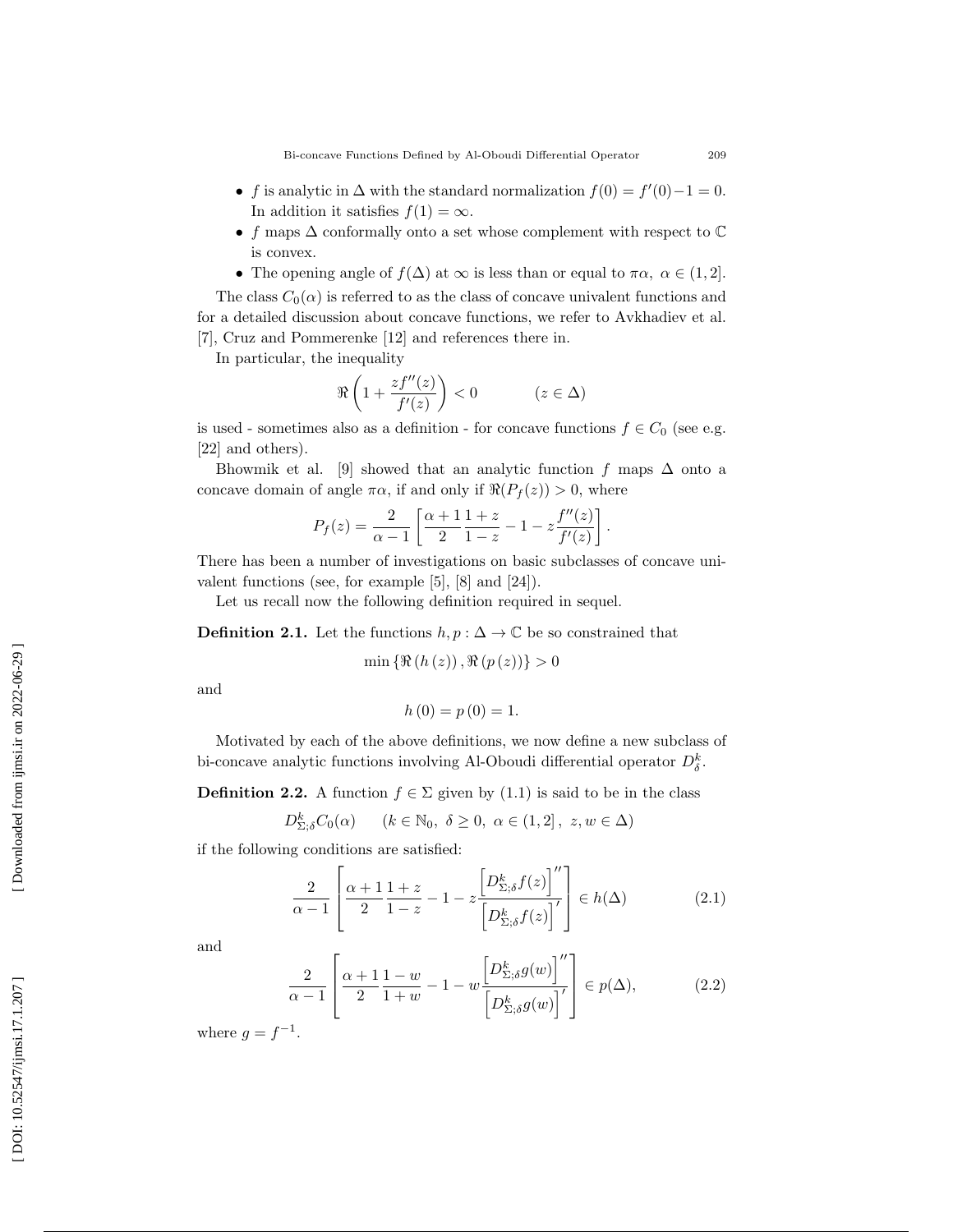Remark 2.3. There are several choices of  $k$  and  $\delta$  which would provide interesting subclasses of the class  $D_{\Sigma;\delta}^k C_0(\alpha)$ . For example,

(i) For  $k = 0$ , it can be directly verified that the functions h and p satisfy the hypotheses of Definition 2.1. Now if  $f \in C_{\Sigma,0}(\alpha)$  then

$$
f \in \Sigma, \quad \frac{2}{\alpha - 1} \left[ \frac{\alpha + 1}{2} \frac{1 + z}{1 - z} - 1 - z \frac{f''(z)}{f'(z)} \right] \in h(\Delta) \quad (z \in \Delta)
$$

and

$$
\frac{2}{\alpha - 1} \left[ \frac{\alpha + 1}{2} \frac{1 + w}{1 - w} - 1 - w \frac{g''(w)}{g'(w)} \right] \in p(\Delta) \quad (w \in \Delta),
$$

where  $g = f^{-1}$ .

(ii) For  $\delta = 1$ , it can be directly verified that the functions h and p satisfy the hypotheses of Definition 2.1. Now if  $f \in D_{\Sigma}^{k}C_{0}(\alpha)$  then

$$
f \in \Sigma, \quad \frac{2}{\alpha - 1} \left[ \frac{\alpha + 1}{2} \frac{1 + z}{1 - z} - 1 - z \frac{\left[ D_{\Sigma}^{k} f(z) \right]''}{\left[ D_{\Sigma}^{k} f(z) \right]'} \right] \in h(\Delta) \quad (k \in \mathbb{N}_{0}, \ z \in \Delta)
$$

and

$$
\frac{2}{\alpha-1}\left[\frac{\alpha+1}{2}\frac{1-w}{1+w}-1-w\frac{\left[D_{\Sigma}^{k}g(w)\right]''}{\left[D_{\Sigma}^{k}g(w)\right]'}\right]\in p(\Delta)\ \ (k\in\mathbb{N}_{0},w\in\Delta),
$$

where  $g = f^{-1}$ .

#### 3. Main Results and Their Consequences

We begin by finding the estimates on the coefficients  $|a_2|$  and  $|a_3|$  for functions in the class  $D_{\Sigma;\delta}^k C_0(\alpha)$ .

**Theorem 3.1.** Let f given by (1.1) be in the class  $D_{\Sigma,\delta}^k C_0(\alpha)$ . Then

$$
|a_2| \leq \min \left\{ \sqrt{\frac{(\alpha+1)^2}{4(1+\delta)^{2k}} + \frac{(\alpha-1)^2 \left( |h'(0)|^2 + |p'(0)|^2 \right)}{32(1+\delta)^{2k}} + \frac{(\alpha^2-1) \left( |h'(0)| + |p'(0)| \right)}{8(1+\delta)^{2k}}}, \sqrt{\frac{(\alpha-1) \left( |h''(0)| + |p''(0)| \right)}{16|2(1+\delta)^{2k} - 3(1+2\delta)^k}} + \frac{(\alpha+1)}{2|2(1+\delta)^{2k} - 3(1+2\delta)^k|}} \right\}
$$
(3.1)

and

$$
|a_3| \le \min
$$

$$
\left\{\frac{8(\alpha+1)^2+(\alpha-1)^2\left(\left|h'(0)\right|^2+\left|p'(0)\right|^2\right)}{32(1+\delta)^{2k}}+\frac{(\alpha^2-1)\left(\left|h'(0)\right|+\left|p'(0)\right|\right)}{8(1+\delta)^{2k}}+\frac{(\alpha-1)\left(\left|h''(0)\right|+\left|p''(0)\right|\right)}{48(1+2\delta)^k},\right.\\\left.\left.\frac{\left|3(\alpha-1)(1+2\delta)^k-(\alpha-1)(1+\delta)^{2k}\right|\left|h''(0)\right|+(\alpha-1)(1+\delta)^{2k}\left|p''(0)\right|}{24(1+\delta)^{2k}+2(1+\delta)^{2k}-3(1+2\delta)^k}\right|\right\}.
$$
\n(3.2)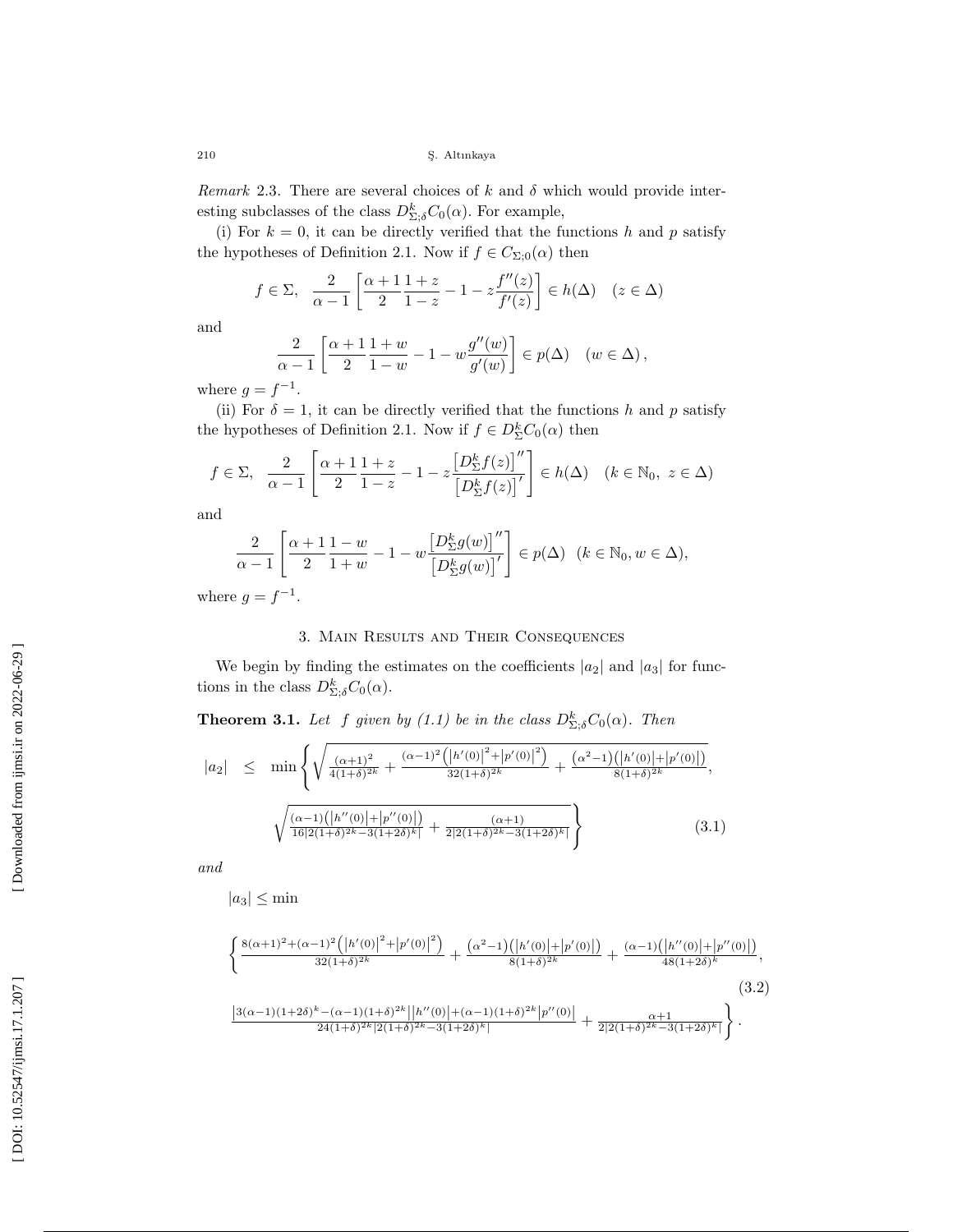*Proof.* Let  $f \in D^k_{\Sigma,\delta}C_0(\alpha)$  and g be the analytic extension of  $f^{-1}$  to  $\Delta$ . It follows from  $(2.1)$  and  $(2.2)$  that

$$
\frac{2}{\alpha - 1} \left[ \frac{\alpha + 1}{2} \frac{1 + z}{1 - z} - 1 - z \frac{\left[ D_{\Sigma; \delta}^k f(z) \right]''}{\left[ D_{\Sigma; \delta}^k f(z) \right]'} \right] = h(z) \tag{3.3}
$$

and

$$
\frac{2}{\alpha - 1} \left[ \frac{\alpha + 1}{2} \frac{1 - w}{1 + w} - 1 - w \frac{\left[ D_{\Sigma; \delta}^k g(w) \right]''}{\left[ D_{\Sigma; \delta}^k g(w) \right]'} \right] = p(w), \tag{3.4}
$$

where  $h$  and  $p$  satisfy the conditions of Definition 2.1. Furthermore, the functions  $h(z)$  and  $p(w)$  have the following Taylor-Maclaurin series expansions:

$$
h(z) = 1 + h_1 z + h_2 z^2 + \cdots
$$

and

$$
p(w) = 1 + p_1 w + p_2 w^2 + \cdots,
$$

respectively. Now, equating the coefficients in (3.3) and (3.4), we get

$$
\frac{2\left[ (\alpha+1)-2(1+\delta)^{k}a_2 \right]}{\alpha-1} = h_1,
$$
\n(3.5)

$$
\frac{2\left[ (\alpha+1)+4(1+\delta)^{2k}a_2^2 - 6(1+2\delta)^k a_3 \right]}{\alpha-1} = h_2,
$$
\n(3.6)

$$
-\frac{2\left[ (\alpha+1)-2(1+\delta)^{k}a_2 \right]}{\alpha-1} = p_1, \tag{3.7}
$$

$$
\frac{2\left[ (\alpha+1)+4(1+\delta)^{2k}a_2^2 - 6(1+2\delta)^k(2a_2^2 - a_3) \right]}{\alpha-1} = p_2.
$$
 (3.8)

From  $(3.5)$  and  $(3.7)$ , we find that

$$
h_1 = -p_1. \t\t(3.9)
$$

Also, from (3.5), we can write

$$
a_2 = \frac{\alpha + 1}{2(1 + \delta)^k} - \frac{h_1(\alpha - 1)}{4(1 + \delta)^k}.
$$
\n(3.10)

Next, by using (3.5), (3.7), (3.9) and (3.10), we get

$$
a_2^2 = \frac{(\alpha+1)^2}{4(1+\delta)^{2k}} + \frac{(\alpha-1)^2 (h_1^2 + p_1^2)}{32(1+\delta)^{2k}} - \frac{(\alpha^2-1) (h_1 - p_1)}{8(1+\delta)^{2k}}.
$$
 (3.11)

By adding  $(3.6)$  to  $(3.8)$ , we get

$$
a_2^2 = \frac{(\alpha - 1)(h_2 + p_2)}{8[2(1 + \delta)^{2k} - 3(1 + 2\delta)^k]} - \frac{\alpha + 1}{2[2(1 + \delta)^{2k} - 3(1 + 2\delta)^k]}.
$$
(3.12)

Therefore, we find from the equations (3.11) and (3.12) that

$$
|a_2|^2 \le \frac{(\alpha+1)^2}{4(1+\delta)^{2k}} + \frac{(\alpha-1)^2(|h'(0)|^2+|p'(0)|^2)}{32(1+\delta)^{2k}} + \frac{(\alpha^2-1)(|h'(0)|+|p'(0)|)}{8(1+\delta)^{2k}}
$$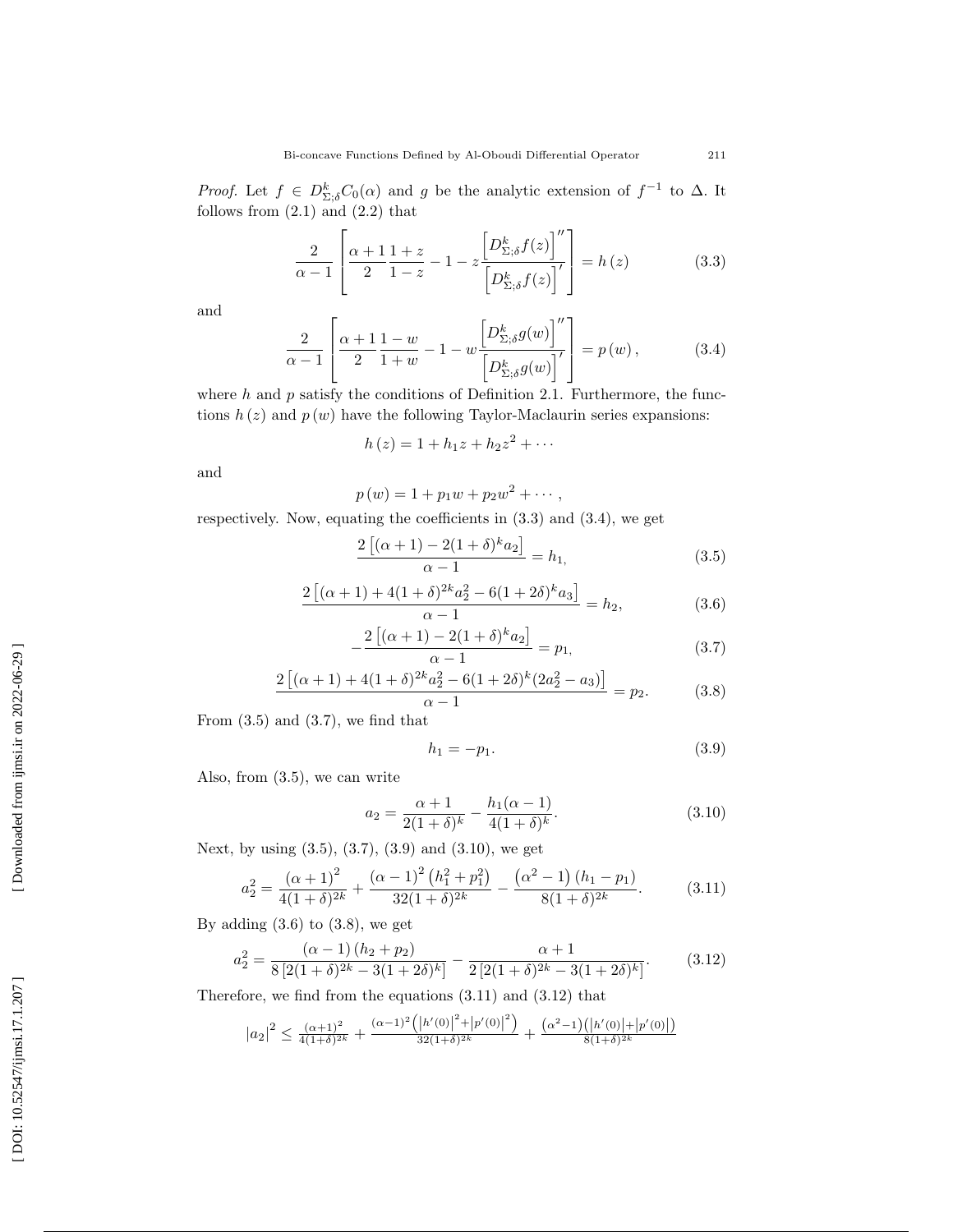and

$$
|a_2|^2 \le \frac{(\alpha-1)\left(|h''(0)|+|p''(0)|\right)}{16|2(1+\delta)^{2k}-3(1+2\delta)^k|}+\frac{(\alpha+1)}{2|2(1+\delta)^{2k}-3(1+2\delta)^k|}.
$$

Similarly, subtracting (3.8) from (3.6), we have

$$
a_3 = a_2^2 - \frac{(\alpha - 1)(h_2 - p_2)}{24(1 + 2\delta)^k}.
$$
\n(3.13)

Then, upon substituting the value of in view of  $a_2^2$  from  $(3.11)$  and  $(3.12)$  into (3.13), it follows that

$$
a_3 = \frac{(\alpha+1)^2}{4(1+\delta)^{2k}} + \frac{(\alpha-1)^2 (h_1^2 + p_1^2)}{32(1+\delta)^{2k}} - \frac{(\alpha^2-1) (h_1 - p_1)}{8(1+\delta)^{2k}} - \frac{(\alpha-1) (h_2 - p_2)}{24(1+2\delta)^k}
$$

and

$$
a_3 = \frac{(\alpha - 1) (h_2 + p_2)}{8 [2(1 + \delta)^{2k} - 3(1 + 2\delta)^k]} - \frac{\alpha + 1}{2 [2(1 + \delta)^{2k} - 3(1 + 2\delta)^k]} - \frac{(\alpha - 1) (h_2 - p_2)}{24(1 + 2\delta)^k}.
$$

Consequently, we have

$$
|a_3| \le \frac{8(\alpha+1)^2 + (\alpha-1)^2 \left( \left| h'(0) \right|^2 + \left| p'(0) \right|^2 \right)}{32(1+\delta)^{2k}} + \frac{(\alpha^2-1) \left( \left| h'(0) \right| + \left| p'(0) \right| \right)}{8(1+\delta)^{2k}} + \frac{(\alpha-1) \left( \left| h''(0) \right| + \left| p''(0) \right| \right)}{48(1+2\delta)^k}
$$
  
and  

$$
|a_3| \le \frac{8(\alpha+1)^2 + (\alpha-1)^2 \left( \left| h'(0) \right|^2 + \left| p'(0) \right|^2 \right)}{32(1+\delta)^{2k}} + \frac{(\alpha^2-1) \left( \left| h'(0) \right| + \left| p'(0) \right|^2 \right)}{8(1+\delta)^{2k}} + \frac{(\alpha-1) \left( \left| h''(0) \right| + \left| p''(0) \right|^2 \right)}{48(1+2\delta)^k}
$$

$$
|a_3| \le \frac{|3(\alpha-1)(1+2\delta)^k - (\alpha-1)(1+\delta)^{2k}||h''(0)||+(\alpha-1)(1+\delta)^{2k}|p''(0)||}{24(1+\delta)^{2k}|2(1+\delta)^{2k}-3(1+2\delta)^k|} + \frac{\alpha+1}{2|2(1+\delta)^{2k}-3(1+2\delta)^k|}.
$$
  
This completes the proof of the theorem.

It is easily seen that, by specializing the functions  $h$  and  $p$  involved in the Theorem, several coefficient estimates can be obtained as special cases.

## Corollary 3.2. If we set

$$
h(z) = \left(\frac{1+z}{1-z}\right)^{\gamma} = 1 + 2\gamma z + 2\gamma^{2} z^{2} + \dots \quad (0 < \gamma \le 1),
$$
  

$$
p(z) = \left(\frac{1-z}{1+z}\right)^{\gamma} = 1 - 2\gamma z + 2\gamma^{2} z^{2} + \dots \quad (0 < \gamma \le 1),
$$

then inequalities  $(3.1)$  and  $(3.2)$  become

$$
|a_2| \le \min\left\{\sqrt{\frac{(\alpha+1)^2 + (\alpha-1)^2 \gamma^2 + 2(\alpha^2-1)\gamma}{4(1+\delta)^{2k}}}, \sqrt{\frac{(\alpha+1)^2 + (\alpha-1)\gamma^2}{2(2(1+\delta)^{2k} - 3(1+2\delta)^k)}}\right\}
$$

and

$$
|a_3| \leq \min \left\{ \frac{(\alpha+1)^2 + (\alpha-1)^2 \gamma^2 + 2(\alpha^2-1)\gamma}{4(1+\delta)^{2k}} + \frac{(\alpha-1)\gamma^2}{6(1+2\delta)^k}, \frac{(\alpha-1)(1+2\delta)^k - (\alpha-1)(1+\delta)^{2k}}{(\alpha+1)(1+\delta)^{2k}|2(1+\delta)^{2k} - 3(1+2\delta)^k|} + \frac{\alpha+1}{2|2(1+\delta)^{2k} - 3(1+2\delta)^k|} \right\}.
$$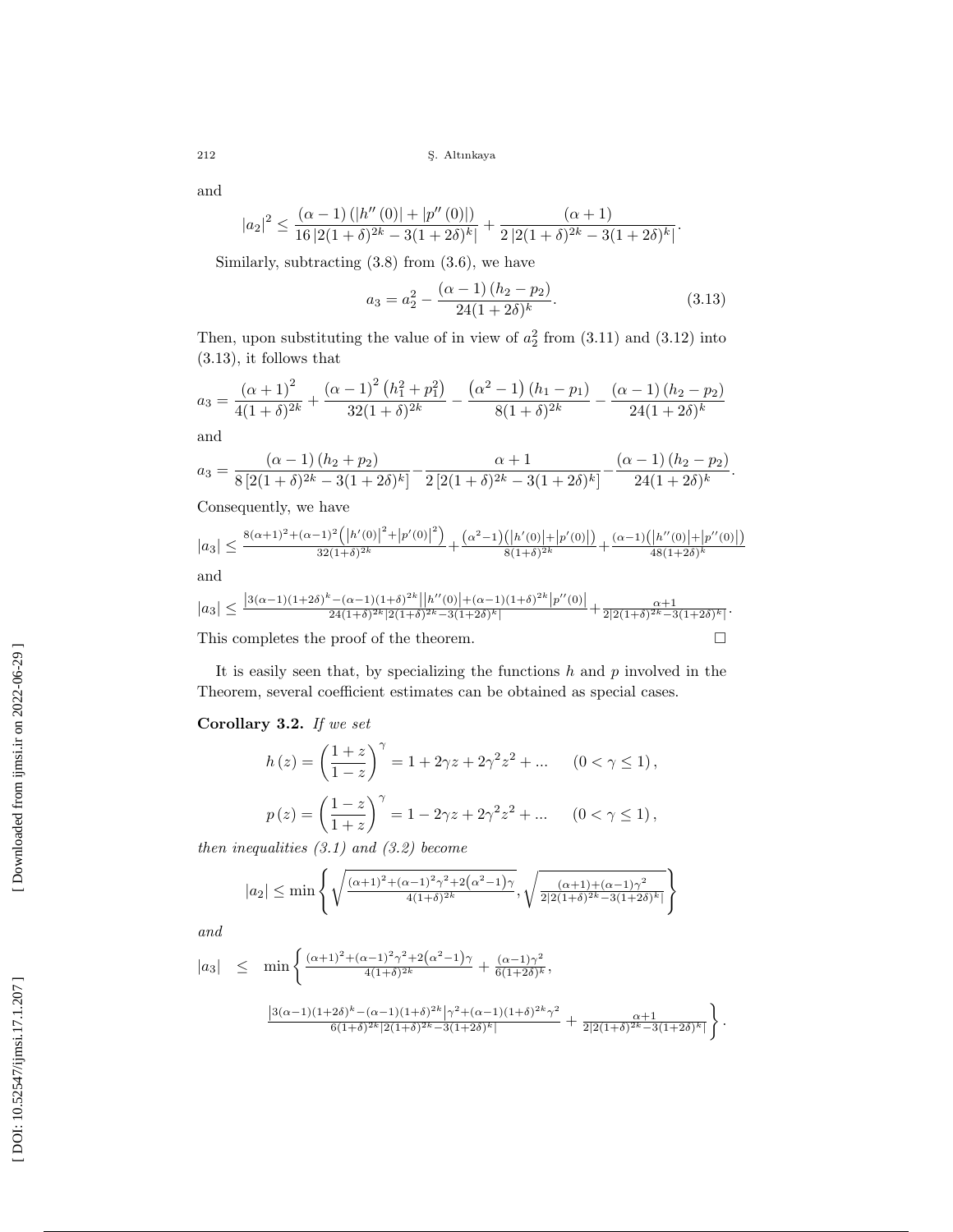Corollary 3.3. If we let

$$
h(z) = \frac{1 + (1 - 2\beta) z}{1 - z} = 1 + 2(1 - \beta) z + 2(1 - \beta) z^{2} + \cdots \quad (0 \le \beta < 1),
$$

$$
p(z) = \frac{1 - (1 - 2\beta) z}{1 + z} = 1 - 2(1 - \beta)z + 2(1 - \beta)z^{2} + \cdots \quad (0 \le \beta < 1),
$$

then inequalities  $(3.1)$  and  $(3.2)$  become

$$
|a_2| \le \min\left\{\sqrt{\frac{(\alpha+1)^2 + (\alpha-1)^2(1-\beta)^2 + 2(\alpha^2-1)(1-\beta)}{4(1+\delta)^{2k}}}, \sqrt{\frac{(\alpha+1) + (\alpha-1)(1-\beta)}{2|2(1+\delta)^{2k} - 3(1+2\delta)^k|}}\right\}
$$

and

$$
|a_3| \leq \min \left\{ \frac{(\alpha+1)^2 + (\alpha-1)^2 (1-\beta)^2 + 2(\alpha^2-1)(1-\beta)}{4(1+\delta)^{2k}} + \frac{(\alpha-1)(1-\beta)}{6(1+2\delta)^k}, \frac{(\alpha-1)(1+\beta)^{2k} + (\alpha-1)(1+\beta)^{2k}}{8(1+\delta)^{2k} |2(1+\delta)^{2k} - 3(1+\beta\delta)^k|} + \frac{\alpha+1}{2|2(1+\delta)^{2k} - 3(1+2\delta)^k|} \right\}.
$$

**Theorem 3.4.** Let f given by (1.1) be in the class  $C_{\Sigma,0}(\alpha)$ . Then

$$
|a_2| \leq \min \left\{ \sqrt{\frac{(\alpha+1)^2}{4} + \frac{(\alpha-1)^2 \left( |h'(0)|^2 + |p'(0)|^2 \right)}{32} + \frac{(\alpha^2-1) \left( |h'(0)| + |p'(0)| \right)}{8}}, \sqrt{\frac{(\alpha-1) \left( |h''(0)| + |p''(0)| \right)}{16} + \frac{(\alpha+1)}{2}} \right\}
$$
(3.14)

and

$$
|a_3| \leq \min \left\{ \frac{8(\alpha+1)^2 + (\alpha-1)^2 \left( \left| h'(0) \right|^2 + \left| p'(0) \right|^2 \right)}{32} + \frac{(\alpha^2-1) \left( \left| h'(0) \right| + \left| p'(0) \right| \right)}{8} + \frac{(\alpha-1) \left( \left| h''(0) \right| + \left| p''(0) \right| \right)}{48}, \frac{(\alpha-1) \left( 1 + 2\delta \right)^n - (\alpha-1) \left( 1 + \delta \right)^{2n} \left| h''(0) \right| + (\alpha-1) \left( 1 + \delta \right)^{2n} \left| p''(0) \right|}{24} + \frac{\alpha+1}{2} \right\}.
$$
\n(3.15)

Corollary 3.5. If we set

$$
h(z) = \left(\frac{1+z}{1-z}\right)^{\gamma} = 1 + 2\gamma z + 2\gamma^{2} z^{2} + \dots \quad (0 < \gamma \le 1),
$$
  

$$
p(z) = \left(\frac{1-z}{1+z}\right)^{\gamma} = 1 - 2\gamma z + 2\gamma^{2} z^{2} + \dots \quad (0 < \gamma \le 1),
$$

then inequalities  $(3.14)$  and  $(3.15)$  become

$$
|a_2| \le \min\left\{\sqrt{\frac{(\alpha+1)^2+(\alpha-1)^2\gamma^2+2(\alpha^2-1)\gamma}{4}}, \sqrt{\frac{(\alpha+1+(\alpha-1)\gamma^2}{2}}\right\}
$$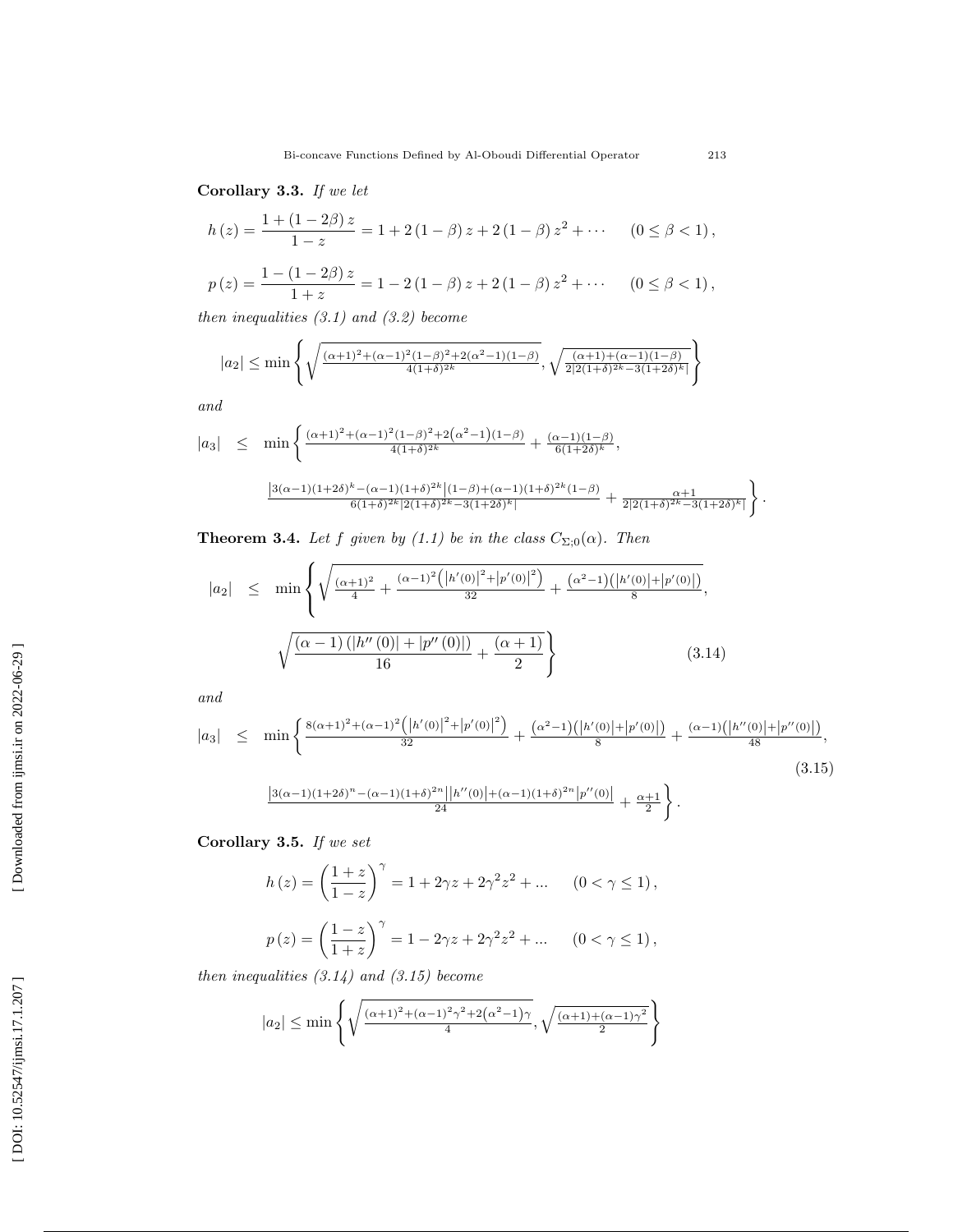and

$$
|a_3| \leq \min \left\{ \frac{(\alpha+1)^2 + (\alpha-1)^2 \gamma^2 + 2(\alpha^2 - 1)\gamma}{4} + \frac{(\alpha-1)\gamma^2}{6}, \frac{\gamma^2(\alpha-1) + (\alpha+1)}{2} \right\}.
$$

Corollary 3.6. If we let

$$
h(z) = \frac{1 + (1 - 2\beta) z}{1 - z} = 1 + 2(1 - \beta) z + 2(1 - \beta) z^{2} + \cdots \quad (0 \le \beta < 1),
$$

$$
p(z) = \frac{1 - (1 - 2\beta) z}{1 + z} = 1 - 2(1 - \beta)z + 2(1 - \beta)z^{2} + \cdots \quad (0 \le \beta < 1),
$$

then inequalities  $(3.14)$  and  $(3.15)$  become

$$
|a_2| \le \min \left\{ \sqrt{\frac{(\alpha+1)^2 + (\alpha-1)^2 (1-\beta)^2 + 2(\alpha^2-1)(1-\beta)}{4}}, \sqrt{\frac{(\alpha+1) + (\alpha-1)(1-\beta)}{2}} \right\}
$$

and

$$
|a_3| \leq \min \left\{ \frac{(\alpha+1)^2 + (\alpha-1)^2 (1-\beta)^2 + 2(\alpha^2-1)(1-\beta)}{4} + \frac{(\alpha-1)(1-\beta)}{6}, \frac{(1-\beta)(\alpha-1)+(\alpha+1)}{2} \right\}.
$$

**Theorem 3.7.** Let given by (1.1) be in the class  $D_{\Sigma}^{n}C_{0}(\alpha)$ . Then

$$
|a_2| \leq \min \left\{ \sqrt{\frac{(\alpha+1)^2}{2^{2k+2}} + \frac{(\alpha-1)^2 \left( |h'(0)|^2 + |p'(0)|^2 \right)}{2^{2k+5}} + \frac{(\alpha^2-1) \left( |h'(0)| + |p'(0)| \right)}{2^{2k+3}}}, \sqrt{\frac{(\alpha-1) \left( |h''(0)| + |p''(0)| \right)}{16(3^{k+1} - 2^{2k+1})} + \frac{(\alpha+1)}{2(3^{k+1} - 2^{2k+1})}} \right\}
$$
(3.16)

and

$$
|a_3| \leq \min \left\{ \frac{8(\alpha+1)^2 + (\alpha-1)^2 \left( \left| h'(0) \right|^2 + \left| p'(0) \right|^2 \right)}{2^{2k+5}} + \frac{(\alpha^2-1) \left( \left| h'(0) \right| + \left| p'(0) \right| \right)}{2^{2k+3}} + \frac{(\alpha-1) \left( \left| h''(0) \right| + \left| p''(0) \right| \right)}{16.3^{k+1}}, \right\}
$$
\n(3.17)

$$
\tfrac{(\alpha-1)\left(3^{k+1}-2^{2k}\right)\left|h''(0)\right|+(\alpha-1)2^{2k}\left|p''(0)\right|}{3.2^{2k+3}(3^{k+1}-2^{2k+1})}+\tfrac{\alpha+1}{2(3^{k+1}-2^{2k+1})}\bigg\}\,.
$$

Corollary 3.8. If we set

$$
h(z) = \left(\frac{1+z}{1-z}\right)^{\gamma} = 1 + 2\gamma z + 2\gamma^{2} z^{2} + \dots \quad (0 < \gamma \le 1),
$$
  

$$
p(z) = \left(\frac{1-z}{1+z}\right)^{\gamma} = 1 - 2\gamma z + 2\gamma^{2} z^{2} + \dots \quad (0 < \gamma \le 1),
$$

[Downloaded from ijmsi.ir on 2022-06-29]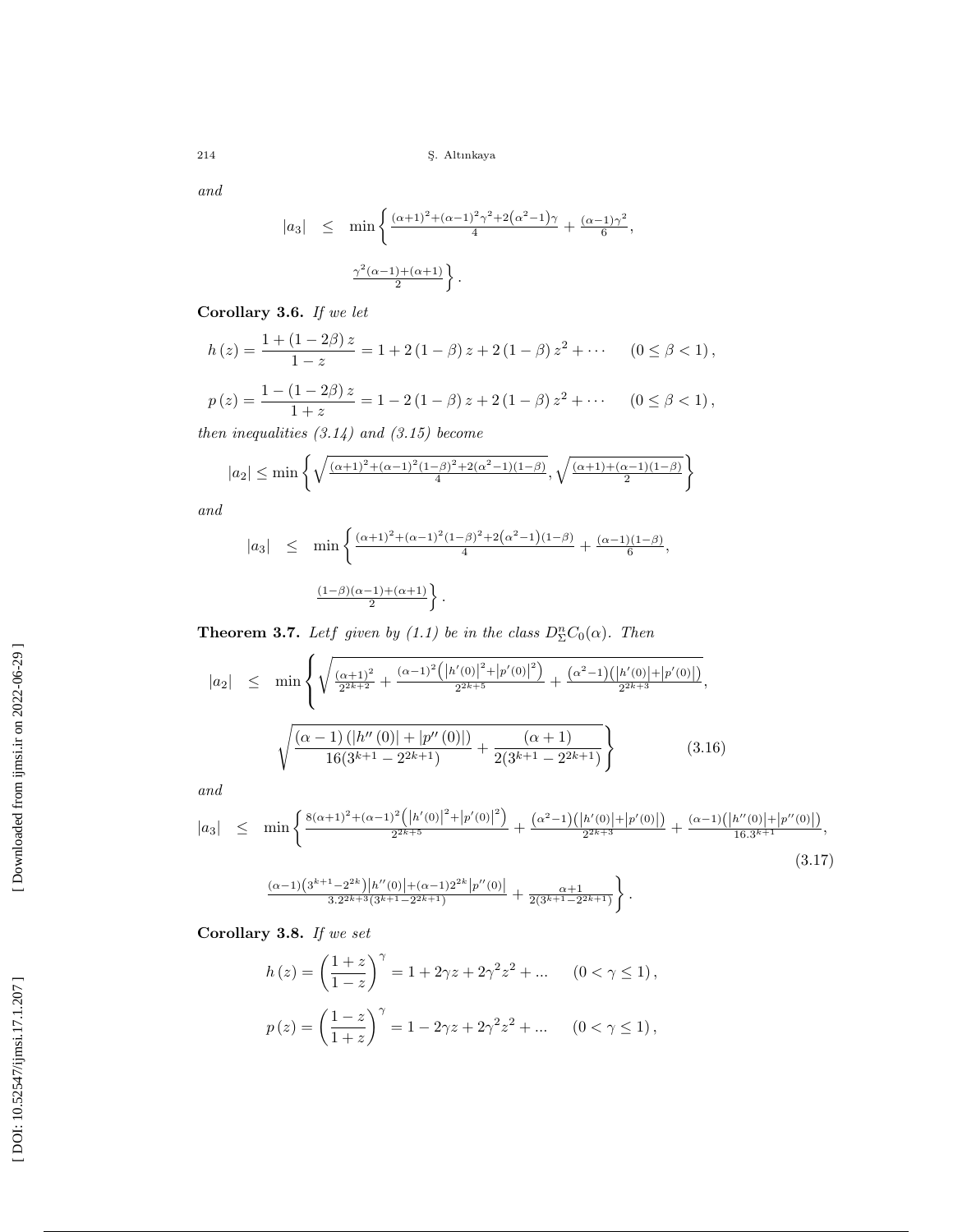then inequalities  $(3.16)$  and  $(3.17)$  become

$$
|a_2| \le \min\left\{\sqrt{\frac{(\alpha+1)^2+(\alpha-1)^2\gamma^2+2\left(\alpha^2-1\right)\gamma}{2^{2k+2}}},\sqrt{\frac{(\alpha+1)+(\alpha-1)\gamma^2}{2(3^{k+1}-2^{2k+1})}}\right\}
$$

and

$$
|a_3| \leq \min \left\{ \frac{(\alpha+1)^2 + (\alpha-1)^2 \gamma^2 + 2(\alpha^2 - 1)\gamma}{2^{2k+2}} + \frac{(\alpha-1)\gamma^2}{2 \cdot 3^{k+1}}, \frac{(\alpha-1)(3^{k+1} - 2^{2k}) \gamma^2 + (\alpha-1)2^{2k} \gamma^2}{3 \cdot 2^{2k+1} (3^{k+1} - 2^{2k+1})} + \frac{\alpha+1}{2(3^{k+1} - 2^{2k+1})} \right\}
$$

Corollary 3.9. If we let

$$
h(z) = \frac{1 + (1 - 2\beta) z}{1 - z} = 1 + 2(1 - \beta) z + 2(1 - \beta) z^2 + \cdots \quad (0 \le \beta < 1),
$$
\n
$$
p(z) = \frac{1 - (1 - 2\beta) z}{1 + z} = 1 - 2(1 - \beta) z + 2(1 - \beta) z^2 + \cdots \quad (0 \le \beta < 1),
$$

then inequalities  $(3.16)$  and  $(3.17)$  become

$$
|a_2| \le \min\left\{\sqrt{\frac{(\alpha+1)^2 + (\alpha-1)^2(1-\beta)^2 + 2(\alpha^2-1)(1-\beta)}{2^{2k+2}}}, \sqrt{\frac{(\alpha+1)^2 + (\alpha-1)(1-\beta)^2}{2(3^{k+1}-2^{2k+1})}}\right\}
$$

and

$$
|a_3| \leq \min \left\{ \frac{(\alpha+1)^2 + (\alpha-1)^2 (1-\beta)^2 + 2(\alpha^2-1)(1-\beta)}{2^{2k+2}} + \frac{(\alpha-1)(1-\beta)}{2 \cdot 3^{k+1}}, \frac{(\alpha-1)(3^{k+1}-2^{2k})(1-\beta) + (\alpha-1)2^{2k}(1-\beta)}{3 \cdot 2^{2k+1}(3^{k+1}-2^{2k+1})} + \frac{\alpha+1}{2(3^{k+1}-2^{2k+1})} \right\}.
$$

#### **ACKNOWLEDGMENTS**

The authors would like to thank the referee for useful and helpful comments and suggestions.

#### **REFERENCES**

- 1. F. M. Al-Oboudi, On Univalent Functions Defined by a Generalized Slgean Operator, Int. J. Math. Math. Sci., 2004, (2004), 1429-1436.
- 2. A. Akgl, On Second-order Differential Subordinations for a Class of Analytic Functions Defined by Convolution, *J. Nonlinear Sci. Appl.*, **10**, (2017), 954-963.
- 3. Ş. Altınkaya, S. Yalçın, Initial Coefficient Bounds for a General Class of Bi-univalent Functions, International Journal of Analysis, Article ID 867871, 2014, (2014), 1-4.
- 4. S. Altınkaya, S. Yalçın, Coefficient Bounds for a Subclass of Bi-univalent Functions, TWMS Journal of Pure and Applied Mathematics , 6, (2015) 180-185.
- 5. S. Altınkaya, S. Yalçın, General Properties of Multivalent Concave Functions Involving Linear Operator of Carlson-Shaffer Type, Competes rendus de l'Acadmie bulgare des Sciences, **69**(12), (2016), 1533-1540.
- 6. F. G. Avkhadiev, K. J. Wirths, Convex Holes Produce Lower Bounds for Coefficients, Complex Variables, Theory and Application , 47, (2002), 556–563.

.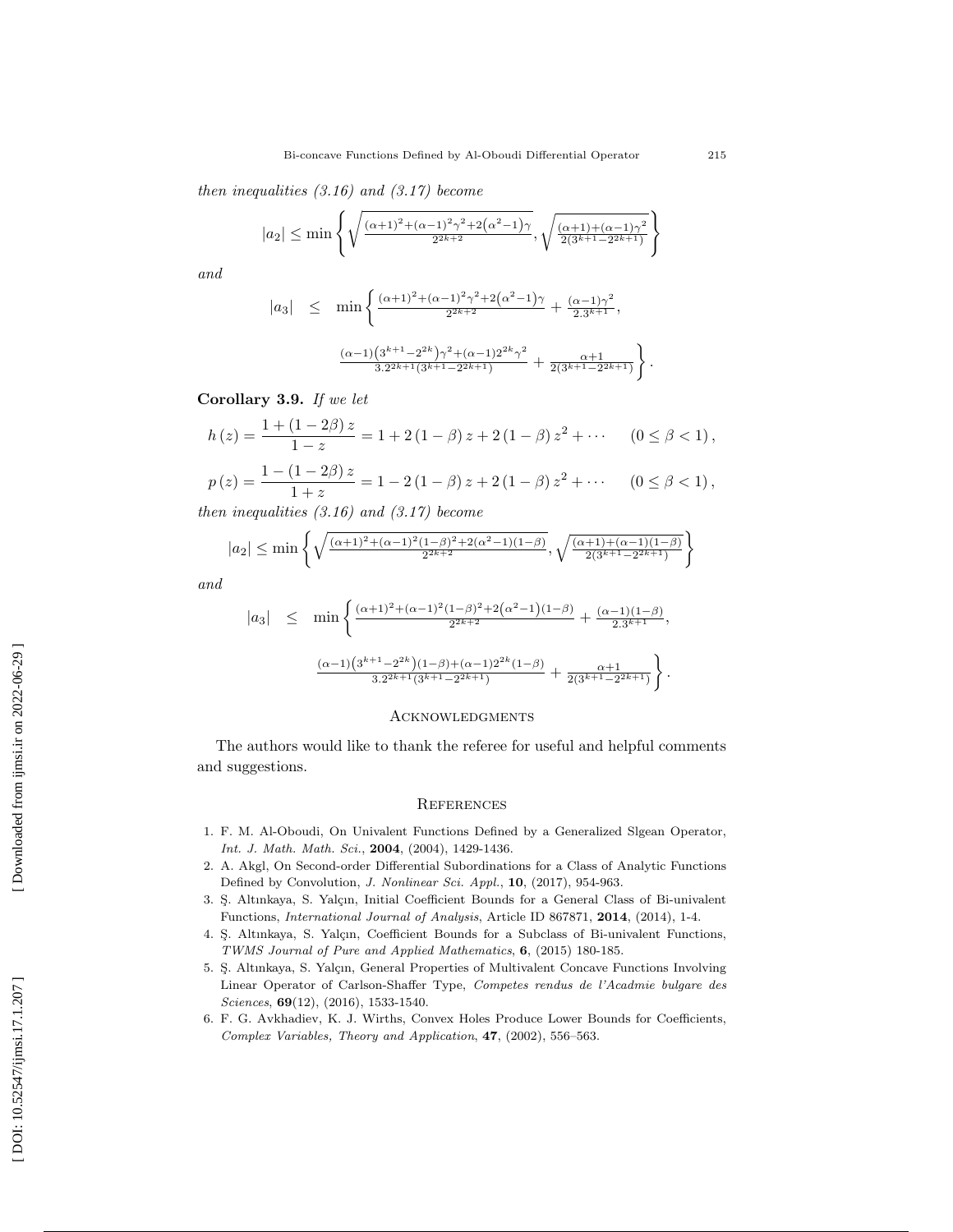- 7. F. G. Avkhadiev , C. Pommerenke, K. J. Wirths, Sharp Inequalities for the Coefficients of Concave Schlicht Functions, Comment. Math. Helv., 81, (2006), 801-807.
- 8. H. Bayram, S. Altınkaya, General Properties of Concave Functions Defined by the Generalized Srivastava-Attiya Operator, Journal of Computational Analysis and Applications, 23, (2017), 408-416.
- 9. B. Bhowmik, S. Ponnusamy, K. J. Wirths, Characterization and the Pre-Schwarzian Norm Estimate for Concave Univalent Functions, *Monatsh Math.*, **161**, (2010), 59-75.
- 10. D. A. Brannan, T. S. Taha, On Some Classes of Bi-univalent Functions, Studia Universitatis Babeş-Bolyai Mathematica, 31, (1986), 70-77.
- 11. D. A. Brannan, J. G. Clunie, Aspects of Contemporary Complex Analysis, (Proceedings of the NATO Advanced Study Institute Held at University of Durham: July 1-20, 1979), New York: Academic Press, 1980.
- 12. L. Cruz, C. Pommerenke, On Concave Univalent Functions, Complex Var. Elliptic Equ., 52, (2007), 153-159.
- 13. P. L. Duren, Univalent Functions, Grundlehren der Mathematischen Wissenschaften, Springer, New York, USA, 259, 1983.
- 14. B. A. Frasin, M. K. Aouf, New Subclasses of Bi-univalent Functions, Appl. Math. Lett., 24, (2011), 1569–1573.
- 15. S. Hajiparvaneh, A. Zireh, Coefficient Estimates for Subclass of Analytic and Bi-univalent Functions Defined by Differential Operator, Tbilisi Mathematical Journal, 10, (2017), 91-102.
- 16. S. G. Hamidi, J. M. Jahangiri, Faber Polynomial Coefficient Estimates for Analytic Biclose-to-convex Functions, C. R. Acad. Sci. Paris, Ser. I, 352, (2014), 17-20.
- 17. M. Lewin, On a Coefficient Problem for Bi-univalent Functions, Proceeding of the American Mathematical Society, 18, (1967), 63-68.
- 18. A. A. Lupaş, On a Certain Subclass of Analytic Functions Defined by a Generalized Slgean Operator and Ruscheweyh Derivative, Carpathian Journal of Mathematics, 28, (2012), 183-190.
- 19. G. Murugunsundaramoorthy, K. Vijaya, N. Magesh, On Applications of Generalized Integral Operator to a Subclass of Analytic Functions, Acta Universitatis Apulensis, 25, (2011), 165-176.
- 20. E. Netanyahu, The Minimal Distance of the Image Boundary from the Origin and the Second Coefficient of a Univalent Function in  $|z| < 1$ , Archive for Rational Mechanics and Analysis, **32**, (1969), 100-112.
- 21. A. B. Patil, U.H. Naik, On New Subclasses of Bi-univalent Functions Associated with Al-Oboudi Differential Operator, International Journal of Pure and Applied Mathematics, 110, (2016), 143-151.
- 22. J. Pfaltzgra, B. Pinchuk, A Variational Method for Classes of Meromorphic Functions, J. Analyse Math., 24, (1971), 101-150.
- 23. G. S. Slgean, Subclasses of Univalent Functions, Complex Analysis-Fifth Romanian-Finnish Seminar, Part 1 (Bucharest, 1981), Lecture Notes in Math. 1013, Springer, Berlin, 1983, 362–372.
- 24. F. M. Sakar, H. Özlem Güney, Coefficient Estimates for Bi-concave Functions, Commun. Fac. Sci. Univ. Ank. Ser. A1 Math. Stat. , 68, (2019), 53-60.
- 25. H. M. Srivastava, A.K. Mishra, P. Gochhayat, Certain Subclasses of Analytic and Biunivalent Functions, Appl. Math. Lett., 23, (2010), 1188-1192.
- 26. Q. H. Xu, Y.-C. Gui, H. M. Srivastava, Coefficient Estimates for a Certain Subclass of Analytic and Bi-univalent Functions, Appl. Math. Lett., 25, (2012), 990-994.
- 27. T. Yavuz, Coefficient Estimates for a New Subclass of Bi-univalent Functions Defined by Convolution, *Creat. Math. Inform.*, **27**, (2018), 89-94.